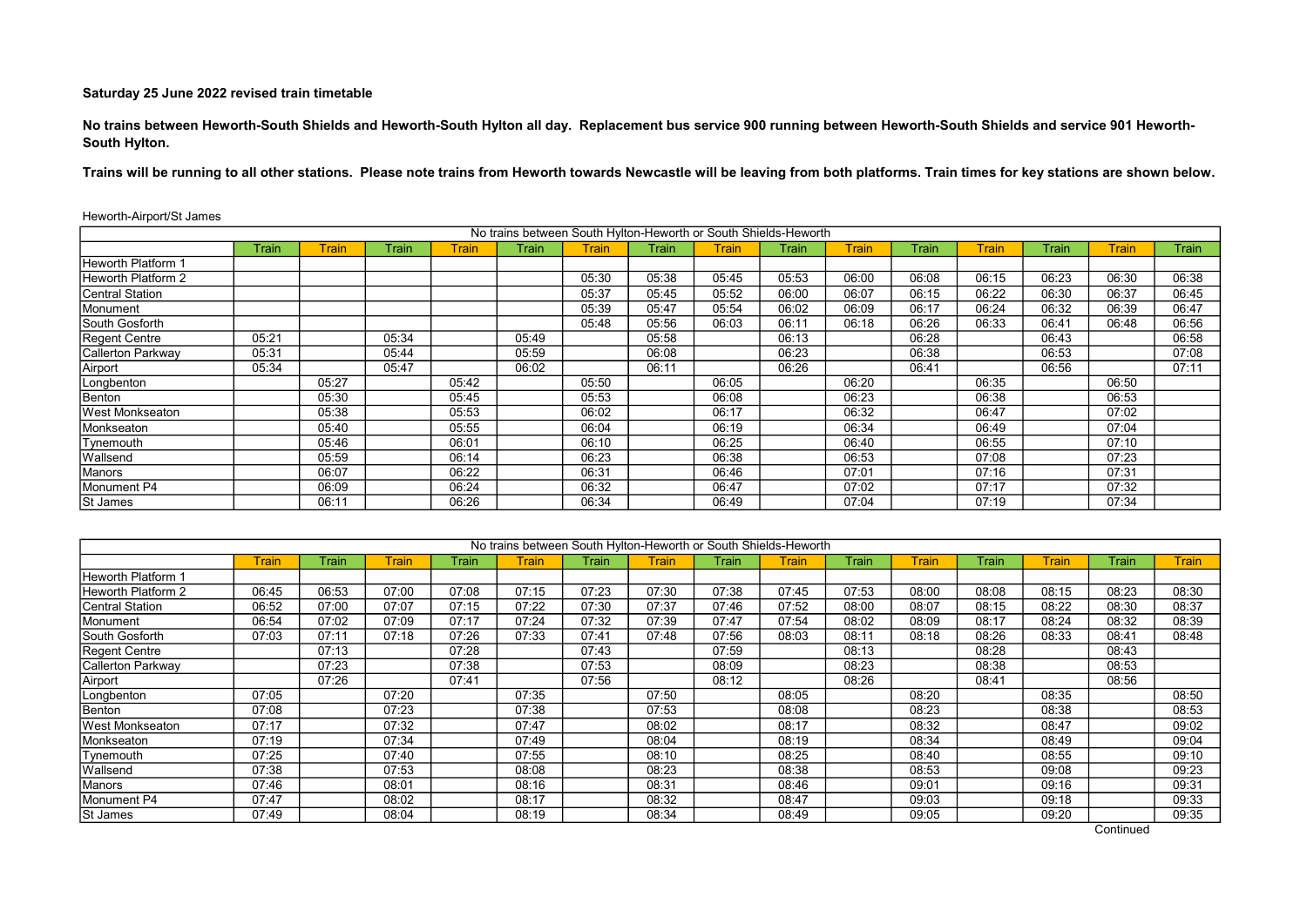No trains between Heworth-South Shields and Heworth-South Hylton all day. Replacement bus service 900 running between Heworth-South Shields and service 901 Heworth-South Hylton.

|                           |       |              |       |       | No trains between South Hylton-Heworth or South Shields-Heworth |       |       |       |       |       |              |              |       |              |       |
|---------------------------|-------|--------------|-------|-------|-----------------------------------------------------------------|-------|-------|-------|-------|-------|--------------|--------------|-------|--------------|-------|
|                           | Train | <b>Train</b> | Train | Train | <b>Train</b>                                                    | Train | Train | Train | Train | Train | <b>Train</b> | <b>Train</b> | Train | <b>Train</b> | Train |
| <b>Heworth Platform 1</b> |       |              |       |       |                                                                 |       |       |       |       |       |              | 09:48        |       | 10:00        |       |
| Heworth Platform 2        | 08:38 | 08:45        |       | 08:53 | 09:00                                                           | 09:08 | 09:15 | 09:23 | 09:30 | 09:36 | 09:45        |              | 09:57 |              | 10:09 |
| <b>Central Station</b>    | 08:45 | 08:52        |       | 09:00 | 09:07                                                           | 09:15 | 09:22 | 09:30 | 09:37 | 09:43 | 09:52        | 09:55        | 10:04 | 10:08        | 10:16 |
| Monument                  | 08:47 | 08:54        |       | 09:02 | 09:09                                                           | 09:17 | 09:24 | 09:32 | 09:39 | 09:45 | 09:54        | 09:57        | 10:06 | 10:09        | 10:18 |
| South Gosforth            | 08:56 | 09:03        |       | 09:11 | 09:18                                                           | 09:26 | 09:33 | 09:41 | 09:48 | 09:54 | 10:03        | 10:06        | 10:15 | 10:18        | 10:27 |
| Regent Centre             | 08:58 |              | 09:09 | 09:14 |                                                                 | 09:28 |       | 09:43 |       | 09:56 |              | 10:08        | 10:18 |              | 10:30 |
| Callerton Parkway         | 09:08 |              | 09:19 | 09:24 |                                                                 | 09:39 |       | 09:53 |       | 10:07 |              | 10:19        | 10:28 |              | 10:40 |
| Airport                   | 09:11 |              | 09:22 | 09:27 |                                                                 | 09:42 |       | 09:56 |       | 10:10 |              | 10:22        | 10:31 |              | 10:43 |
| Longbenton                |       | 09:05        |       |       | 09:20                                                           |       | 09:35 |       | 09:50 |       | 10:05        |              |       | 10:21        |       |
| Benton                    |       | 09:08        |       |       | 09:23                                                           |       | 09:38 |       | 09:53 |       | 10:08        |              |       | 10:24        |       |
| <b>West Monkseaton</b>    |       | 09:17        |       |       | 09:32                                                           |       | 09:47 |       | 10:02 |       | 10:17        |              |       | 10:33        |       |
| Monkseaton                |       | 09:19        |       |       | 09:34                                                           |       | 09:49 |       | 10:04 |       | 10:19        |              |       | 10:35        |       |
| Tynemouth                 |       | 09:25        |       |       | 09:40                                                           |       | 09:55 |       | 10:10 |       | 10:25        |              |       | 10:41        |       |
| Wallsend                  |       | 09:38        |       |       | 09:53                                                           |       | 10:08 |       | 10:23 |       | 10:38        |              |       | 10:54        |       |
| Manors                    |       | 09:46        |       |       | 10:01                                                           |       | 10:16 |       | 10:31 |       | 10:46        |              |       | 11:02        |       |
| Monument P4               |       | 09:48        |       |       | 10:03                                                           |       | 10:18 |       | 10:33 |       | 10:48        |              |       | 11:04        |       |
| St James                  |       | 09:50        |       |       | 10:05                                                           |       | 10:20 |       | 10:35 |       | 10:50        |              |       | 11:06        |       |

|                    |       |       |              |       |              | No trains between South Hylton-Heworth or South Shields-Heworth |       |       |       |       |              |       |              |         |              |
|--------------------|-------|-------|--------------|-------|--------------|-----------------------------------------------------------------|-------|-------|-------|-------|--------------|-------|--------------|---------|--------------|
|                    | Train | Train | <b>Train</b> | Train | <b>Train</b> | Train                                                           | Train | Train | Train | Train | <b>Train</b> | Train | <b>Train</b> | Frain l | <b>Train</b> |
| Heworth Platform 1 | 10:15 |       | 10:27        |       | 10:39        |                                                                 | 10:51 |       | 11:03 |       | 11:15        |       | 11:27        |         | 11:39        |
| Heworth Platform 2 |       | 10:21 |              | 10:33 |              | 10:45                                                           |       | 10:57 |       | 11:09 |              | 11:21 |              | 11:33   |              |
| Central Station    | 10:22 | 10:28 | 10:34        | 10:40 | 10:46        | 10:52                                                           | 10:58 | 11:04 | 11:10 | 11:16 | 11:22        | 11:28 | 11:34        | 11:40   | 11:46        |
| Monument           | 10:24 | 10:30 | 10:36        | 10:42 | 10:48        | 10:54                                                           | 11:00 | 11:06 | 11:12 | 11:18 | 11:24        | 11:30 | 11:36        | 11:42   | 11:48        |
| South Gosforth     | 10:33 | 10:39 | 10:45        | 10:51 | 10:57        | 11:03                                                           | 11:09 | 11:15 | 11:21 | 11:27 | 11:33        | 11:39 | 11:45        | 11:51   | 11:57        |
| Regent Centre      |       | 10:42 |              | 10:54 |              | 11:06                                                           |       | 11:18 |       | 11:30 |              | 11:42 |              | 11:54   |              |
| Callerton Parkway  |       | 10:52 |              | 11:04 |              | 11:16                                                           |       | 11:28 |       | 11:40 |              | 11:52 |              | 12:04   |              |
| Airport            |       | 10:55 |              | 11:07 |              | 11:19                                                           |       | 11:31 |       | 11:43 |              | 11:55 |              | 12:07   |              |
| Longbenton         | 10:36 |       | 10:48        |       | 11:00        |                                                                 | 11:12 |       | 11:24 |       | 11:36        |       | 11:48        |         | 12:00        |
| Benton             | 10:39 |       | 10:51        |       | 11:03        |                                                                 | 11:15 |       | 11:27 |       | 11:39        |       | 11:51        |         | 12:03        |
| West Monkseaton    | 10:48 |       | 11:00        |       | 11:12        |                                                                 | 11:24 |       | 11:36 |       | 11:48        |       | 12:00        |         | 12:12        |
| Monkseaton         | 10:50 |       | 11:02        |       | 11:14        |                                                                 | 11:26 |       | 11:38 |       | 11:50        |       | 12:02        |         | 12:14        |
| Tynemouth          | 10:56 |       | 11:08        |       | 11:20        |                                                                 | 11:32 |       | 11:44 |       | 11:56        |       | 12:08        |         | 12:20        |
| Wallsend           | 11:09 |       | 11:21        |       | 11:33        |                                                                 | 11:45 |       | 11:57 |       | 12:09        |       | 12:21        |         | 12:33        |
| Manors             | 11:17 |       | 11:29        |       | 11:41        |                                                                 | 11:53 |       | 12:05 |       | 12:17        |       | 12:29        |         | 12:41        |
| Monument P4        | 11:19 |       | 11:31        |       | 11:43        |                                                                 | 11:55 |       | 12:07 |       | 12:19        |       | 12:31        |         | 12:43        |
| <b>St James</b>    | 11:21 |       | 11:33        |       | 11:45        |                                                                 | 11:57 |       | 12:09 |       | 12:21        |       | 12:33        |         | 12:45        |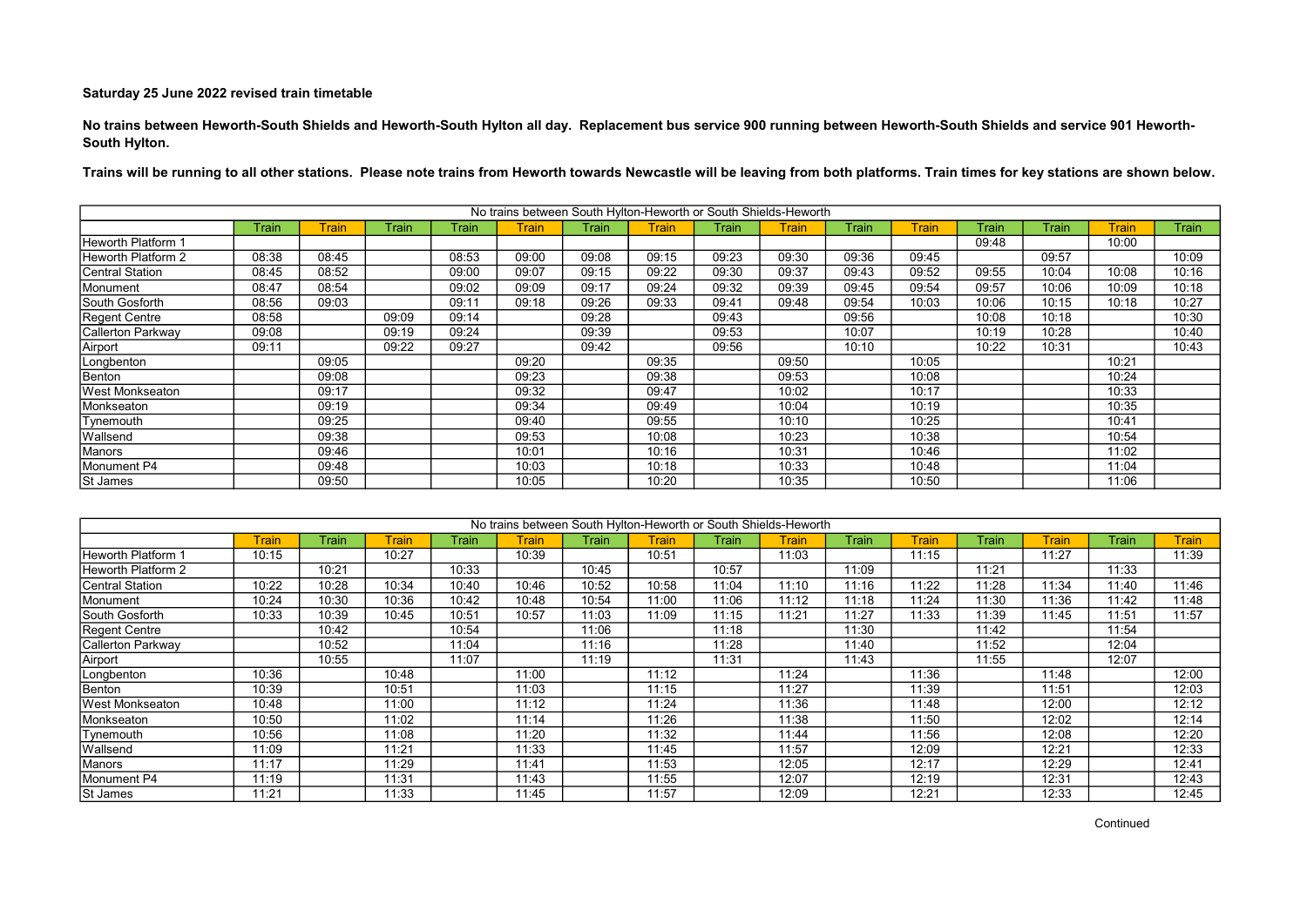No trains between Heworth-South Shields and Heworth-South Hylton all day. Replacement bus service 900 running between Heworth-South Shields and service 901 Heworth-South Hylton.

|                           |              |              |       |              |       |              | No trains between South Hylton-Heworth or South Shields-Heworth |       |       |              |       |              |       |              |       |
|---------------------------|--------------|--------------|-------|--------------|-------|--------------|-----------------------------------------------------------------|-------|-------|--------------|-------|--------------|-------|--------------|-------|
|                           | <b>Train</b> | <b>Train</b> | Train | <b>Train</b> | Train | <b>Train</b> | Train                                                           | Train | Train | <b>Train</b> | Train | <b>Train</b> | Train | <b>Train</b> | Train |
| <b>Heworth Platform 1</b> |              | 11:51        |       | 12:03        |       | 12:15        |                                                                 | 12:27 |       | 12:39        |       | 12:51        |       | 13:03        |       |
| Heworth Platform 2        | 11:45        |              | 11:57 |              | 12:09 |              | 12:21                                                           |       | 12:33 |              | 12:45 |              | 12:57 |              | 13:09 |
| <b>Central Station</b>    | 11:52        | 11:58        | 12:04 | 12:10        | 12:16 | 12:22        | 12:28                                                           | 12:34 | 12:40 | 12:46        | 12:52 | 12:58        | 13:04 | 13:10        | 13:16 |
| Monument                  | 11:54        | 12:00        | 12:06 | 12:12        | 12:18 | 12:24        | 12:30                                                           | 12:36 | 12:42 | 12:48        | 12:54 | 13:00        | 13:06 | 13:12        | 13:18 |
| South Gosforth            | 12:03        | 12:09        | 12:15 | 12:21        | 12:27 | 12:33        | 12:39                                                           | 12:45 | 12:51 | 12:57        | 13:03 | 13:09        | 13:15 | 13:21        | 13:27 |
| Regent Centre             | 12:06        |              | 12:18 |              | 12:30 |              | 12:42                                                           |       | 12:54 |              | 13:06 |              | 13:18 |              | 13:30 |
| Callerton Parkway         | 12:16        |              | 12:28 |              | 12:40 |              | 12:52                                                           |       | 13:04 |              | 13:16 |              | 13:28 |              | 13:40 |
| Airport                   | 12:19        |              | 12:31 |              | 12:43 |              | 12:55                                                           |       | 13:07 |              | 13:19 |              | 13:31 |              | 13:43 |
| Longbenton                |              | 12:12        |       | 12:24        |       | 12:36        |                                                                 | 12:48 |       | 13:00        |       | 13:12        |       | 13:24        |       |
| Benton                    |              | 12:15        |       | 12:27        |       | 12:39        |                                                                 | 12:51 |       | 13:03        |       | 13:15        |       | 13:27        |       |
| <b>West Monkseaton</b>    |              | 12:24        |       | 12:36        |       | 12:48        |                                                                 | 13:00 |       | 13:12        |       | 13:24        |       | 13:36        |       |
| Monkseaton                |              | 12:26        |       | 12:38        |       | 12:50        |                                                                 | 13:02 |       | 13:14        |       | 13:26        |       | 13:38        |       |
| Tynemouth                 |              | 12:32        |       | 12:44        |       | 12:56        |                                                                 | 13:08 |       | 13:20        |       | 13:32        |       | 13:44        |       |
| Wallsend                  |              | 12:45        |       | 12:57        |       | 13:09        |                                                                 | 13:21 |       | 13:33        |       | 13:45        |       | 13:57        |       |
| Manors                    |              | 12:53        |       | 13:05        |       | 13:17        |                                                                 | 13:29 |       | 13:41        |       | 13:53        |       | 14:05        |       |
| Monument P4               |              | 12:55        |       | 13:07        |       | 13:19        |                                                                 | 13:31 |       | 13:43        |       | 13:55        |       | 14:07        |       |
| St James                  |              | 12:57        |       | 13:09        |       | 13:21        |                                                                 | 13:33 |       | 13:45        |       | 13:57        |       | 14:09        |       |

|                        |       |       |              |       |              |       |       |       | No trains between South Hylton-Heworth or South Shields-Heworth |       |              |       |       |         |              |
|------------------------|-------|-------|--------------|-------|--------------|-------|-------|-------|-----------------------------------------------------------------|-------|--------------|-------|-------|---------|--------------|
|                        | Train | Train | <b>Train</b> | Train | <b>Train</b> | Train | Train | Train | Train                                                           | Train | <b>Train</b> | Train | Train | Frain l | <b>Train</b> |
| Heworth Platform 1     | 13:15 |       | 13:27        |       | 13:39        |       | 13:51 |       | 14:03                                                           |       | 14:15        |       | 14:27 |         | 14:39        |
| Heworth Platform 2     |       | 13:21 |              | 13:33 |              | 13:45 |       | 13:57 |                                                                 | 14:09 |              | 14:21 |       | 14:33   |              |
| Central Station        | 13:22 | 13:28 | 13:34        | 13:40 | 13:46        | 13:52 | 13:58 | 14:04 | 14:10                                                           | 14:16 | 14:22        | 14:28 | 14:34 | 14:40   | 14:46        |
| Monument               | 13:24 | 13:30 | 13:36        | 13:42 | 13:48        | 13:54 | 14:00 | 14:06 | 14:12                                                           | 14:18 | 14:24        | 14:30 | 14:36 | 14:42   | 14:48        |
| South Gosforth         | 13:33 | 13:39 | 13:45        | 13:51 | 13:57        | 14:03 | 14:09 | 14:15 | 14:21                                                           | 14:27 | 14:33        | 14:39 | 14:45 | 14:51   | 14:57        |
| Regent Centre          |       | 13:42 |              | 13:54 |              | 14:06 |       | 14:18 |                                                                 | 14:30 |              | 14:42 |       | 14:54   |              |
| Callerton Parkway      |       | 13:52 |              | 14:04 |              | 14:16 |       | 14:28 |                                                                 | 14:40 |              | 14:52 |       | 15:04   |              |
| Airport                |       | 13:55 |              | 14:07 |              | 14:19 |       | 14:31 |                                                                 | 14:43 |              | 14:55 |       | 15:07   |              |
| Longbenton             | 13:36 |       | 13:48        |       | 14:00        |       | 14:12 |       | 14:24                                                           |       | 14:36        |       | 14:48 |         | 15:00        |
| Benton                 | 13:39 |       | 13:51        |       | 14:03        |       | 14:15 |       | 14:27                                                           |       | 14:39        |       | 14:51 |         | 15:03        |
| <b>West Monkseaton</b> | 13:48 |       | 14:00        |       | 14:12        |       | 14:24 |       | 14:36                                                           |       | 14:48        |       | 15:00 |         | 15:12        |
| Monkseaton             | 13:50 |       | 14:02        |       | 14:14        |       | 14:26 |       | 14:38                                                           |       | 14:50        |       | 15:02 |         | 15:14        |
| Tynemouth              | 13:56 |       | 14:08        |       | 14:20        |       | 14:32 |       | 14:44                                                           |       | 14:56        |       | 15:08 |         | 15:20        |
| Wallsend               | 14:09 |       | 14:21        |       | 14:33        |       | 14:45 |       | 14:57                                                           |       | 15:09        |       | 15:21 |         | 15:33        |
| Manors                 | 14:17 |       | 14:29        |       | 14:41        |       | 14:53 |       | 15:05                                                           |       | 15:17        |       | 15:29 |         | 15:41        |
| Monument P4            | 14:19 |       | 14:31        |       | 14:43        |       | 14:55 |       | 15:07                                                           |       | 15:19        |       | 15:31 |         | 15:43        |
| <b>St James</b>        | 14:21 |       | 14:33        |       | 14:45        |       | 14:57 |       | 15:09                                                           |       | 15:21        |       | 15:33 |         | 15:45        |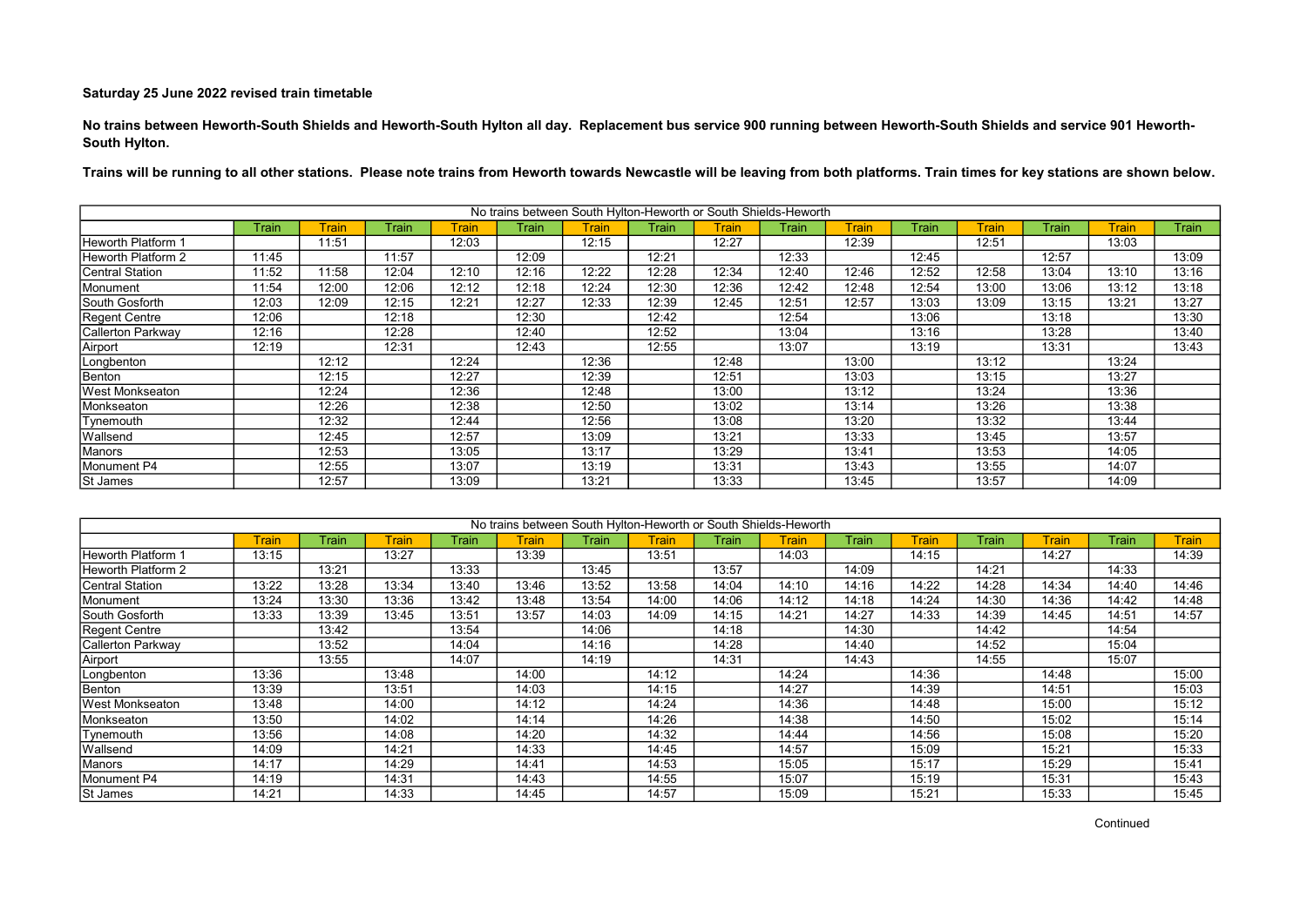No trains between Heworth-South Shields and Heworth-South Hylton all day. Replacement bus service 900 running between Heworth-South Shields and service 901 Heworth-South Hylton.

|                           |       |              |       |        |       | No trains between South Hylton-Heworth or South Shields-Heworth |       |       |       |              |       |              |       |              |       |
|---------------------------|-------|--------------|-------|--------|-------|-----------------------------------------------------------------|-------|-------|-------|--------------|-------|--------------|-------|--------------|-------|
|                           | Train | <b>Train</b> | Train | Train. | Train | <b>Train</b>                                                    | Train | Train | Train | <b>Train</b> | Train | <b>Train</b> | Train | <b>Train</b> | Train |
| <b>Heworth Platform 1</b> |       | 14:51        |       | 15:03  |       | 15:15                                                           |       | 15:27 |       | 15:39        |       | 15:51        |       | 16:03        |       |
| Heworth Platform 2        | 14:45 |              | 14:57 |        | 15:09 |                                                                 | 15:21 |       | 15:33 |              | 15:45 |              | 15:57 |              | 16:09 |
| <b>Central Station</b>    | 14:52 | 14:58        | 15:04 | 15:10  | 15:16 | 15:22                                                           | 15:28 | 15:34 | 15:40 | 15:46        | 15:52 | 15:58        | 16:04 | 16:10        | 16:16 |
| Monument                  | 14:54 | 15:00        | 15:06 | 15:12  | 15:18 | 15:24                                                           | 15:30 | 15:36 | 15:42 | 15:48        | 15:54 | 16:00        | 16:06 | 16:12        | 16:18 |
| South Gosforth            | 15:03 | 15:09        | 15:15 | 15:21  | 15:27 | 15:33                                                           | 15:39 | 15:45 | 15:51 | 15:57        | 16:03 | 16:09        | 16:15 | 16:21        | 16:27 |
| Regent Centre             | 15:06 |              | 15:18 |        | 15:30 |                                                                 | 15:42 |       | 15:54 |              | 16:06 |              | 16:18 |              | 16:30 |
| Callerton Parkway         | 15:16 |              | 15:28 |        | 15:40 |                                                                 | 15:52 |       | 16:04 |              | 16:16 |              | 16:28 |              | 16:40 |
| Airport                   | 15:19 |              | 15:31 |        | 15:43 |                                                                 | 15:55 |       | 16:07 |              | 16:19 |              | 16:31 |              | 16:43 |
| Longbenton                |       | 15:12        |       | 15:24  |       | 15:36                                                           |       | 15:48 |       | 16:00        |       | 16:12        |       | 16:24        |       |
| Benton                    |       | 15:15        |       | 15:27  |       | 15:39                                                           |       | 15:51 |       | 16:03        |       | 16:15        |       | 16:27        |       |
| <b>West Monkseaton</b>    |       | 15:24        |       | 15:36  |       | 15:48                                                           |       | 16:00 |       | 16:12        |       | 16:24        |       | 16:36        |       |
| Monkseaton                |       | 15:26        |       | 15:38  |       | 15:50                                                           |       | 16:02 |       | 16:14        |       | 16:26        |       | 16:38        |       |
| Tynemouth                 |       | 15:32        |       | 15:44  |       | 15:56                                                           |       | 16:08 |       | 16:20        |       | 16:32        |       | 16:44        |       |
| Wallsend                  |       | 15:45        |       | 15:57  |       | 16:09                                                           |       | 16:21 |       | 16:33        |       | 16:45        |       | 16:57        |       |
| Manors                    |       | 15:53        |       | 16:05  |       | 16:17                                                           |       | 16:29 |       | 16:41        |       | 16:53        |       | 17:05        |       |
| Monument P4               |       | 15:55        |       | 16:07  |       | 16:19                                                           |       | 16:31 |       | 16:43        |       | 16:55        |       | 17:07        |       |
| St James                  |       | 15:57        |       | 16:09  |       | 16:21                                                           |       | 16:33 |       | 16:45        |       | 16:57        |       | 17:09        |       |

|                    |       |       |                         |       |              |       |       |       | No trains between South Hylton-Heworth or South Shields-Heworth |       |              |       |       |         |              |
|--------------------|-------|-------|-------------------------|-------|--------------|-------|-------|-------|-----------------------------------------------------------------|-------|--------------|-------|-------|---------|--------------|
|                    | Train | Train | <u> <sup>rain</sup></u> | Train | <b>Train</b> | Train | Train | Train | Train                                                           | Train | <b>Train</b> | Train | Train | Frain l | <b>Train</b> |
| Heworth Platform 1 | 16:15 |       | 16:27                   |       | 16:39        |       | 16:51 |       | 17:03                                                           |       | 17:15        |       | 17:27 |         | 17:39        |
| Heworth Platform 2 |       | 16:21 |                         | 16:33 |              | 16:45 |       | 16:57 |                                                                 | 17:09 |              | 17:21 |       | 17:33   |              |
| Central Station    | 16:22 | 16:28 | 16:34                   | 16:40 | 16:46        | 16:52 | 16:58 | 17:04 | 17:10                                                           | 17:16 | 17:22        | 17:28 | 17:34 | 17:40   | 17:46        |
| Monument           | 16:24 | 16:30 | 16:36                   | 16:42 | 16:48        | 16:54 | 17:00 | 17:06 | 17:12                                                           | 17:18 | 17:24        | 17:30 | 17:36 | 17:42   | 17:48        |
| South Gosforth     | 16:33 | 16:39 | 16:45                   | 16:51 | 16:57        | 17:03 | 17:09 | 17:15 | 17:21                                                           | 17:27 | 17:33        | 17:39 | 17:45 | 17:51   | 17:57        |
| Regent Centre      |       | 16:42 |                         | 16:54 |              | 17:06 |       | 17:18 |                                                                 | 17:30 |              | 17:42 |       | 17:54   |              |
| Callerton Parkway  |       | 16:52 |                         | 17:04 |              | 17:16 |       | 17:28 |                                                                 | 17:40 |              | 17:52 |       | 18:04   |              |
| Airport            |       | 16:55 |                         | 17:07 |              | 17:19 |       | 17:31 |                                                                 | 17:43 |              | 17:55 |       | 18:07   |              |
| Longbenton         | 16:36 |       | 16:48                   |       | 17:00        |       | 17:12 |       | 17:24                                                           |       | 17:36        |       | 17:48 |         | 18:00        |
| Benton             | 16:39 |       | 16:51                   |       | 17:03        |       | 17:15 |       | 17:27                                                           |       | 17:39        |       | 17:51 |         | 18:03        |
| West Monkseaton    | 16:48 |       | 17:00                   |       | 17:12        |       | 17:24 |       | 17:36                                                           |       | 17:48        |       | 18:00 |         | 18:11        |
| Monkseaton         | 16:50 |       | 17:02                   |       | 17:14        |       | 17:26 |       | 17:38                                                           |       | 17:50        |       | 18:02 |         | 18:13        |
| Tynemouth          | 16:56 |       | 17:08                   |       | 17:20        |       | 17:32 |       | 17:44                                                           |       | 17:56        |       | 18:08 |         | 18:19        |
| Wallsend           | 17:09 |       | 17:21                   |       | 17:33        |       | 17:45 |       | 17:57                                                           |       | 18:09        |       | 18:21 |         | 18:32        |
| Manors             | 17:17 |       | 17:29                   |       | 17:41        |       | 17:53 |       | 18:05                                                           |       | 18:17        |       | 18:29 |         | 18:40        |
| Monument P4        | 17:19 |       | 17:31                   |       | 17:43        |       | 17:55 |       | 18:06                                                           |       | 18:18        |       | 18:30 |         | 18:42        |
| <b>St James</b>    | 17:21 |       | 17:33                   |       | 17:45        |       | 17:57 |       | 18:08                                                           |       | 18:20        |       | 18:32 |         | 18:44        |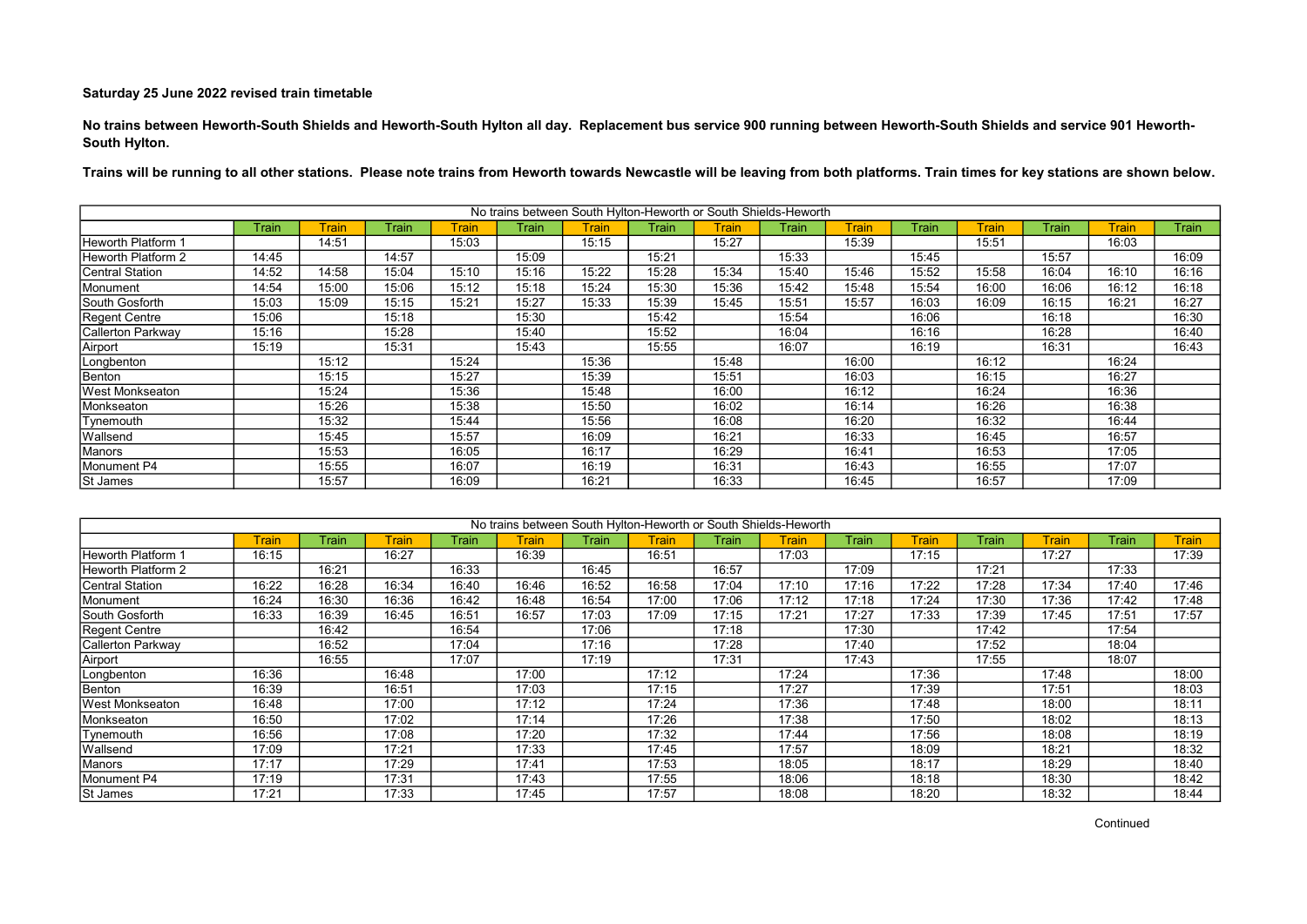No trains between Heworth-South Shields and Heworth-South Hylton all day. Replacement bus service 900 running between Heworth-South Shields and service 901 Heworth-South Hylton.

|                        |       |              |       |              |       |              | No trains between South Hylton-Heworth or South Shields-Heworth |       |       |       |              |              |       |       |              |
|------------------------|-------|--------------|-------|--------------|-------|--------------|-----------------------------------------------------------------|-------|-------|-------|--------------|--------------|-------|-------|--------------|
|                        | Train | <b>Train</b> | Train | <b>Train</b> | Train | <b>Train</b> | Train                                                           |       | Train | Train | <b>Train</b> | <b>Train</b> | Train | Train | <b>Train</b> |
| Heworth Platform 1     |       | 17:51        |       | 18:03        |       | 18:16        |                                                                 | 18:28 |       |       |              |              |       |       |              |
| Heworth Platform 2     | 17:45 |              | 17:57 |              | 18:09 |              | 18:23                                                           |       | 18:31 | 18:38 | 18:45        | 18:53        | 19:00 | 19:08 | 19:15        |
| <b>Central Station</b> | 17:52 | 17:58        | 18:04 | 18:10        | 18:16 | 18:24        | 18:30                                                           | 18:35 | 18:38 | 18:45 | 18:52        | 19:00        | 19:07 | 19:15 | 19:22        |
| Monument               | 17:54 | 18:00        | 18:06 | 18:12        | 18:18 | 18:25        | 18:32                                                           | 18:37 | 18:40 | 18:47 | 18:54        | 19:02        | 19:09 | 19:17 | 19:24        |
| South Gosforth         | 18:03 | 18:09        | 18:15 | 18:21        | 18:27 | 18:34        | 18:41                                                           | 18:46 | 18:49 | 18:56 | 19:03        | 19:11        | 19:18 | 19:26 | 19:33        |
| Regent Centre          | 18:06 |              | 18:17 |              | 18:29 |              | 18:43                                                           |       |       | 18:58 |              | 19:13        |       | 19:28 |              |
| Callerton Parkway      | 18:16 |              | 18:27 |              | 18:39 |              | 18:53                                                           |       |       | 19:08 |              | 19:23        |       | 19:38 |              |
| Airport                | 18:19 |              | 18:30 |              | 18:42 |              | 18:56                                                           |       |       | 19:11 |              | 19:26        |       | 19:41 |              |
| Longbenton             |       | 18:12        |       | 18:23        |       | 18:37        |                                                                 |       | 18:51 |       | 19:05        |              | 19:20 |       | 19:35        |
| Benton                 |       | 18:15        |       | 18:26        |       | 18:40        |                                                                 |       | 18:54 |       | 19:08        |              | 19:23 |       | 19:38        |
| <b>West Monkseaton</b> |       | 18:23        |       | 18:35        |       | 18:48        |                                                                 |       | 19:03 |       | 19:17        |              | 19:32 |       | 19:47        |
| Monkseaton             |       | 18:25        |       | 18:37        |       | 18:50        |                                                                 |       | 19:05 |       | 19:19        |              | 19:34 |       | 19:49        |
| Tynemouth              |       | 18:31        |       | 18:43        |       | 18:56        |                                                                 |       | 19:11 |       | 19:25        |              | 19:40 |       | 19:55        |
| Wallsend               |       | 18:44        |       | 18:56        |       | 19:09        |                                                                 |       | 19:24 |       | 19:38        |              | 19:53 |       | 20:08        |
| Manors                 |       | 18:52        |       | 19:04        |       | 19:17        |                                                                 |       | 19:32 |       | 19:46        |              | 20:01 |       | 20:16        |
| Monument P4            |       | 18:54        |       | 19:05        |       | 19:19        |                                                                 |       | 19:33 |       | 19:47        |              | 20:02 |       | 20:17        |
| St James               |       | 18:56        |       | 19:07        |       | 19:21        |                                                                 |       | 19:35 |       | 19:49        |              | 20:04 |       | 20:19        |

|                    |       |       |       |         |       |              | No trains between South Hylton-Heworth or South Shields-Heworth |       |       |              |       |              |              |              |              |
|--------------------|-------|-------|-------|---------|-------|--------------|-----------------------------------------------------------------|-------|-------|--------------|-------|--------------|--------------|--------------|--------------|
|                    | Train | Train | Train | Train l | Train | <b>Train</b> | Train                                                           | Train | Train | <b>Train</b> | Train | <b>Train</b> | <b>Train</b> | <b>Train</b> | <b>Train</b> |
| Heworth Platform 1 |       |       |       |         |       |              |                                                                 |       |       |              |       |              |              |              |              |
| Heworth Platform 2 | 19:23 | 19:30 | 19:38 | 19:45   | 19:53 | 20:00        | 20:08                                                           | 20:15 | 20:23 | 20:30        | 20:38 | 20:45        | 20:53        | 21:00        | 21:08        |
| Central Station    | 19:30 | 19:37 | 19:45 | 19:52   | 20:00 | 20:07        | 20:15                                                           | 20:22 | 20:30 | 20:37        | 20:45 | 20:52        | 21:00        | 21:07        | 21:15        |
| Monument           | 19:32 | 19:39 | 19:47 | 19:54   | 20:02 | 20:09        | 20:17                                                           | 20:24 | 20:32 | 20:39        | 20:47 | 20:54        | 21:02        | 21:09        | 21:17        |
| South Gosforth     | 19:41 | 19:48 | 19:56 | 20:03   | 20:11 | 20:18        | 20:26                                                           | 20:33 | 20:41 | 20:48        | 20:56 | 21:03        | 21:11        | 21:18        | 21:26        |
| Regent Centre      | 19:43 |       | 19:58 |         | 20:13 |              | 20:28                                                           |       | 20:43 |              | 20:58 |              | 21:13        |              | 21:28        |
| Callerton Parkway  | 19:53 |       | 20:08 |         | 20:23 |              | 20:38                                                           |       | 20:53 |              | 21:08 |              | 21:23        |              | 21:38        |
| Airport            | 19:56 |       | 20:11 |         | 20:26 |              | 20:41                                                           |       | 20:56 |              | 21:11 |              | 21:26        |              | 21:41        |
| Longbenton         |       | 19:50 |       | 20:05   |       | 20:20        |                                                                 | 20:35 |       | 20:50        |       | 21:05        |              | 21:20        |              |
| Benton             |       | 19:53 |       | 20:08   |       | 20:23        |                                                                 | 20:38 |       | 20:53        |       | 21:08        |              | 21:23        |              |
| West Monkseaton    |       | 20:02 |       | 20:17   |       | 20:32        |                                                                 | 20:47 |       | 21:02        |       | 21:17        |              | 21:32        |              |
| Monkseaton         |       | 20:04 |       | 20:19   |       | 20:34        |                                                                 | 20:49 |       | 21:04        |       | 21:19        |              | 21:34        |              |
| Tynemouth          |       | 20:10 |       | 20:25   |       | 20:40        |                                                                 | 20:55 |       | 21:10        |       | 21:25        |              | 21:40        |              |
| Wallsend           |       | 20:23 |       | 20:38   |       | 20:53        |                                                                 | 21:08 |       | 21:23        |       | 21:38        |              | 21:53        |              |
| Manors             |       | 20:31 |       | 20:46   |       | 21:01        |                                                                 | 21:16 |       | 21:31        |       | 21:46        |              | 22:01        |              |
| Monument P4        |       | 20:32 |       | 20:47   |       | 21:02        |                                                                 | 21:17 |       | 21:32        |       | 21:47        |              | 22:02        |              |
| <b>St James</b>    |       | 20:34 |       | 20:49   |       | 21:04        |                                                                 | 21:19 |       | 21:34        |       | 21:49        |              | 22:04        |              |